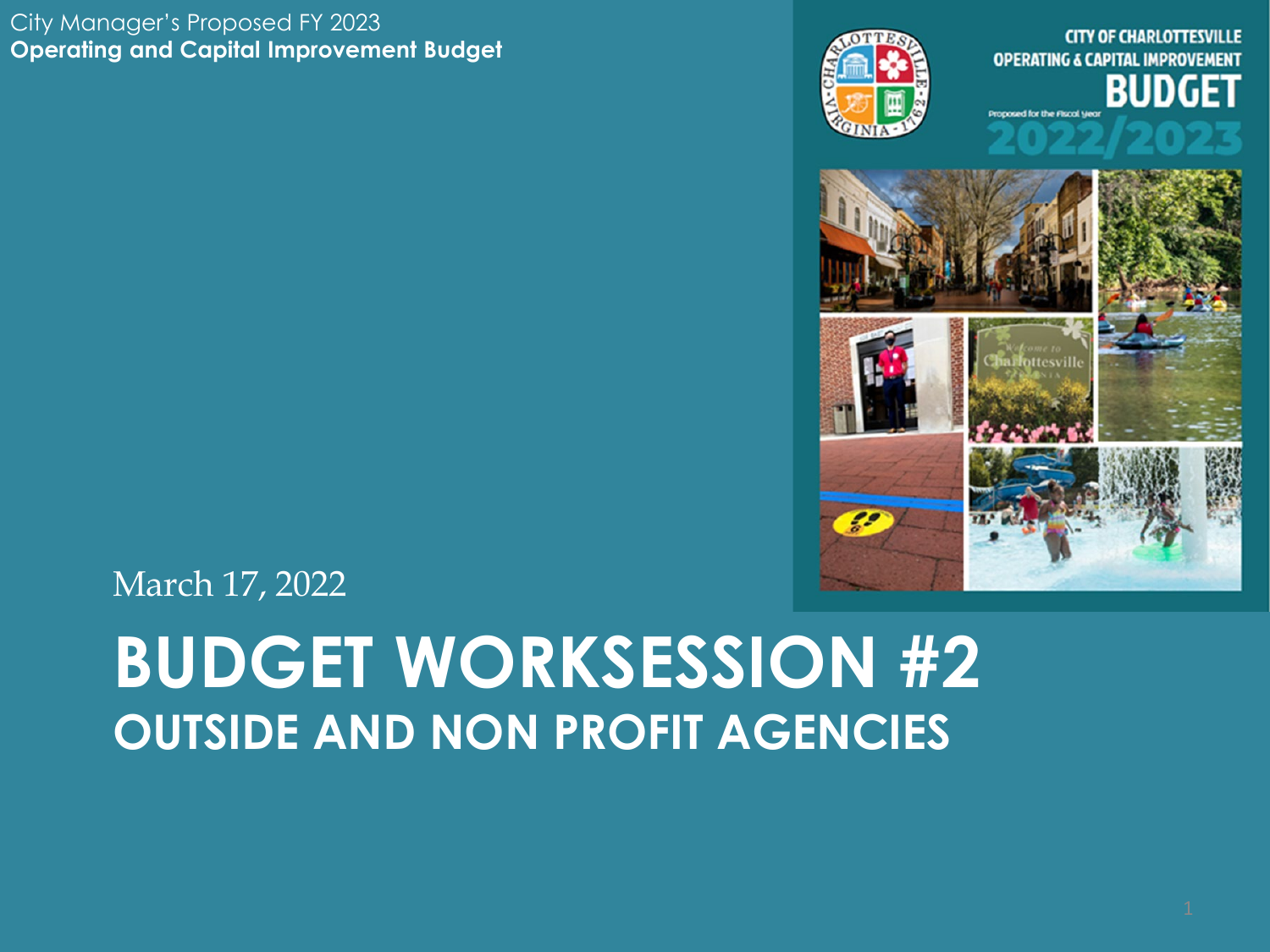# Agenda

- 1. Outside and Nonprofit Agency Funding
	- Contractual Agencies
	- Vibrant Community Fund Agencies
- 2. Wrap Up and Staff Follow Up
- 3. Public Comment

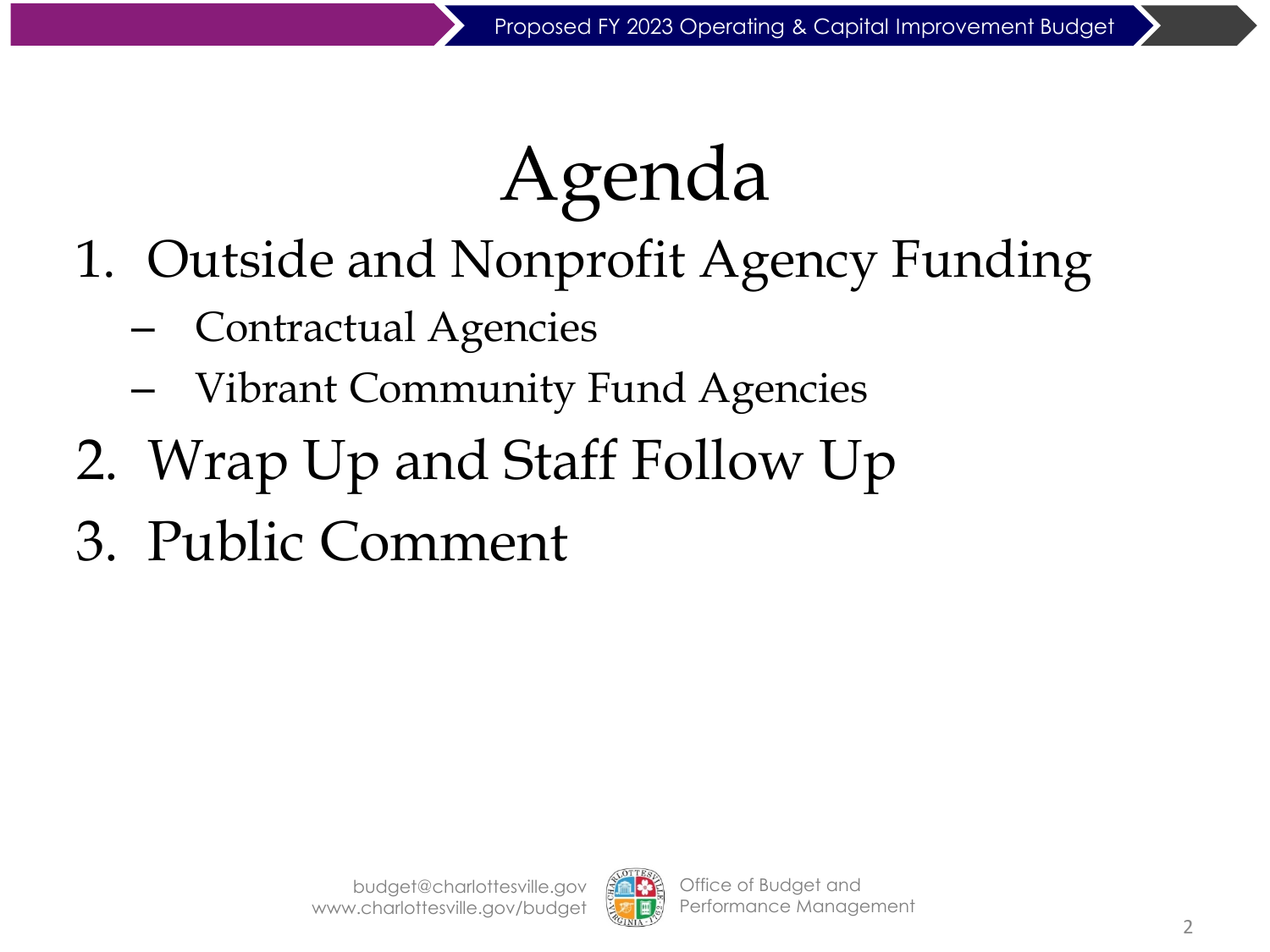## Contractual Agencies

Public Safety & Justice, Transportation; Education and Arts

|                                             | <b>FY 2021</b>         | <b>FY 2022</b>           | <b>FY 2023</b>          | Increase/   |             |  |
|---------------------------------------------|------------------------|--------------------------|-------------------------|-------------|-------------|--|
| Agency                                      | Actual                 | <b>Budget</b>            | <b>Budget</b>           | (Decrease)  | $\%$ Change |  |
| Albemarle Charlottesville Public Defender's |                        |                          |                         |             |             |  |
| Office                                      | $\mathbb{S}$<br>58,938 | $\mathfrak{S}$<br>60,703 | 66,167<br>$\mathcal{S}$ | -S<br>5,464 | 9.0%        |  |
| Albemarle Charlottesville Regional Jail     | 4,316,545              | 3,841,689                | 3,728,560               | (113, 129)  | $(2.9\%)$   |  |
| Blue Ridge Juvenile Detention Center        | 576,880                | 586,716                  | 796,709                 | 209,993     | 35.8%       |  |
| Charlottesville Albemarle SPCA              | 282,415                | 280,816                  | 289,560                 | 8,744       | 3.1%        |  |
| <b>Emergency Communications Center</b>      | 1,478,245              | 1,678,378                | 1,909,126               | 230,748     | 13.7%       |  |
| <b>JAUNT</b>                                | 1,744,416              | 1,715,729                | 1,443,081               | (272, 648)  | $(15.9\%)$  |  |
|                                             |                        |                          |                         |             |             |  |
| Charlottesville Center for Contempory Arts  | 47,970                 | 48,148                   | 48,814                  | 666         | 1.4%        |  |
| Jefferson Madison Regional Library          | 2,015,037              | 2,050,037                | 2,075,318               | 25,281      | 1.2%        |  |
| Piedmont Virginia Community College         | 12,317                 | 12,564                   | 13,040                  | 476         | 3.8%        |  |
| Offender Aid and Restoration (OAR)          |                        |                          |                         |             |             |  |
| Criminal Justice Planner                    | 9,825                  | 10,917                   | 11,462                  | 545         | 5.0%        |  |
| <b>Local Probation</b>                      | 29,676                 | 31,324                   | 34,621                  | 3,297       | 10.5%       |  |
| <b>Pretrial Services</b>                    | 47,741                 | 50,394                   | 55,698                  | 5,304       | 10.5%       |  |
| <b>Reentry Services</b>                     | 83,348                 | 87,979                   | 92,609                  | 4,630       | 5.3%        |  |

#### Budget Document Reference Pages: J-6 to J-7; I-17 to I-19; and H-8 to H-11

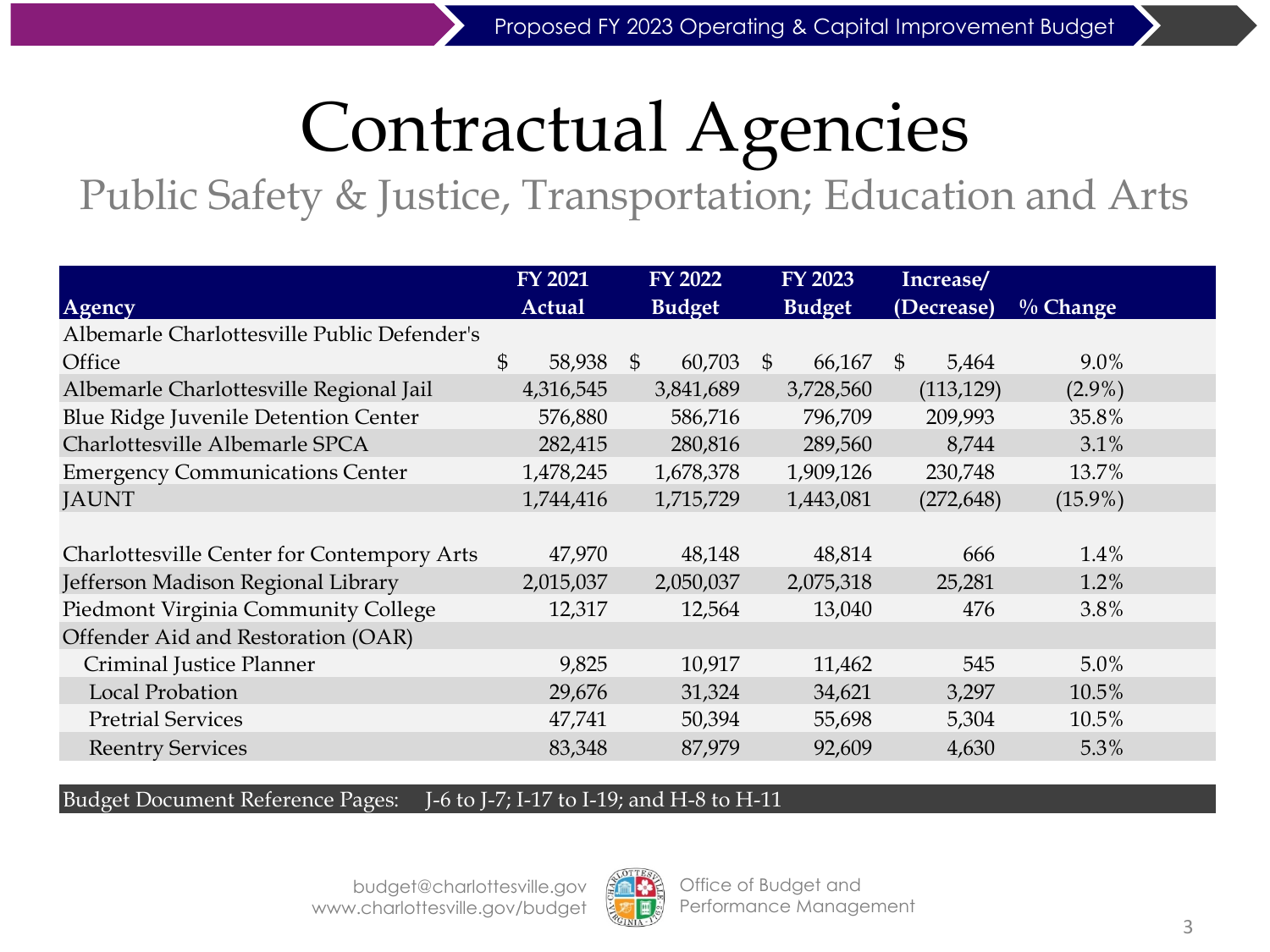## Contractual Agencies

Children Youth and Family; Workforce; Organizational Memberships

|                                           | <b>FY 2021</b> |                | <b>FY 2022</b> |                | <b>FY 2023</b> | Increase/    |             |  |
|-------------------------------------------|----------------|----------------|----------------|----------------|----------------|--------------|-------------|--|
| Agency                                    | Actual         |                | <b>Budget</b>  |                | <b>Budget</b>  | (Decrease)   | $\%$ Change |  |
| <b>Blue Ridge Health District</b>         | \$<br>605,208  | $\mathfrak{S}$ | 627,312        | $\mathfrak{S}$ | 639,858        | \$<br>12,546 | 2.0%        |  |
| Jefferson Area Board for Aging            | 319,192        |                | 319,192        |                | 319,192        |              | 0.0%        |  |
| Region Ten - Comprehensive Services       | 959,365        |                | 959,365        |                | 959,365        |              | 0.0%        |  |
| Region Ten - Healty Transitions           | 42,500         |                | 42,500         |                | 42,500         |              | $0.0\%$     |  |
| Region Ten - Women's Treatment Center     | 75,000         |                | 75,000         |                | 75,000         |              | 0.0%        |  |
| Region Ten - Permanent Supportive         |                |                |                |                |                |              |             |  |
| Housing Program                           | 83,227         |                | 83,227         |                | 83,227         |              | $0.0\%$     |  |
| Region Ten - Mental Health and            |                |                |                |                |                |              |             |  |
| <b>Wellness Coalition</b>                 | 20,000         |                | 20,000         |                | 20,000         |              | $0.0\%$     |  |
| United Way - Child Care Scholarships      | 192,504        |                | 192,504        |                | 192,504        |              | $0.0\%$     |  |
| Virginia Cooperative Extension Service    | 43,631         |                | 54,149         |                | 60,704         | 6,555        | 12.1%       |  |
| Central Virginia Partnership for Economic |                |                |                |                |                |              |             |  |
| Development                               | 24,640         |                | 24,590         |                | 24,723         | 133          | 0.5%        |  |
| <b>Central Virginia Small Business</b>    |                |                |                |                |                |              |             |  |
| Development Center                        | 19,200         |                | 19,200         |                | 27,293         | 8,093        | 42.2%       |  |
|                                           |                |                |                |                |                |              |             |  |

Budget Document Reference Pages: D-18 to D-20 and H-8 to H-11

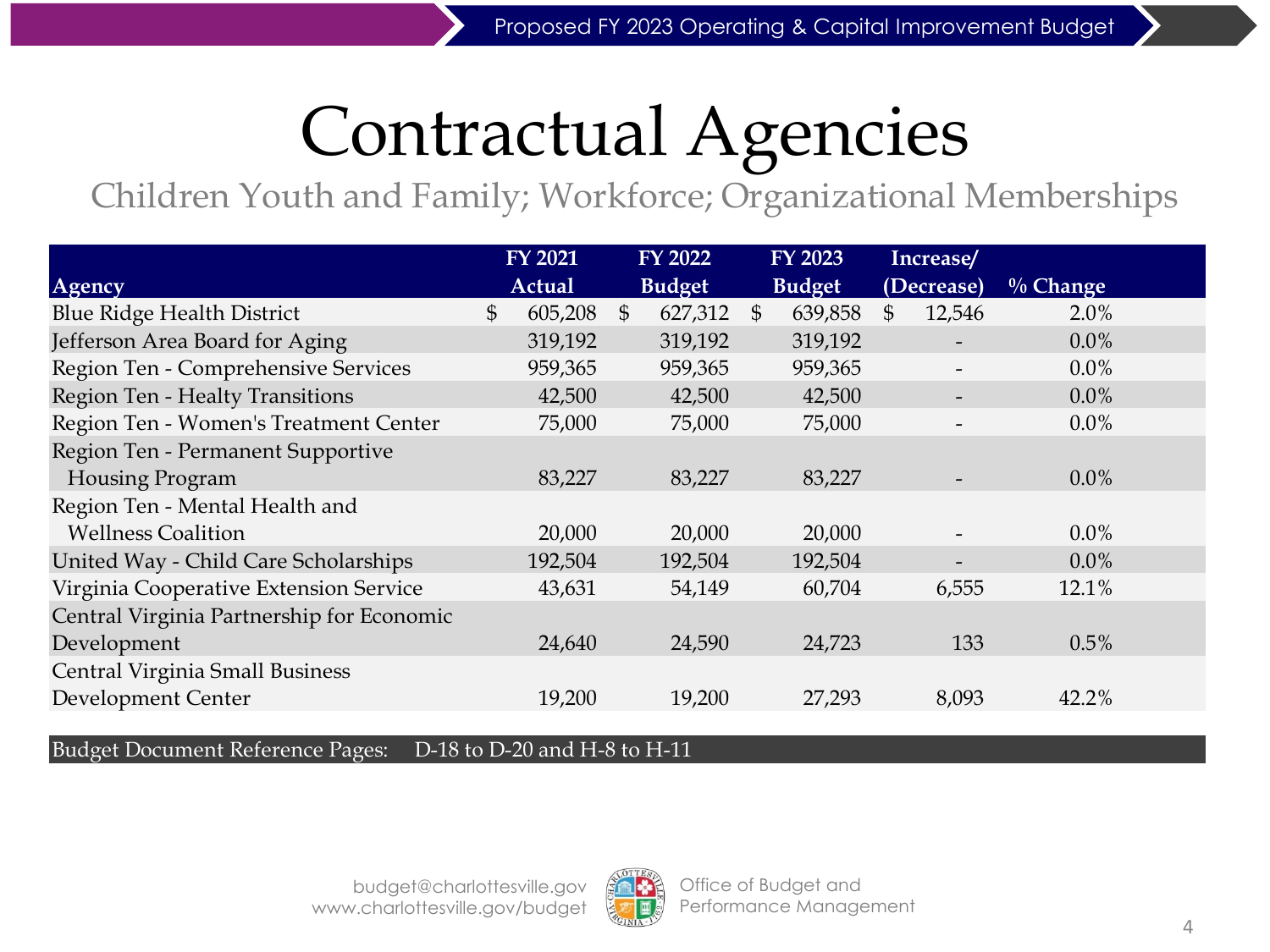## Contractual Agencies

Children Youth and Family; Workforce; Organizational Memberships

|                                         | <b>FY 2021</b> | <b>FY 2022</b> | <b>FY 2023</b> | Increase/  |             |
|-----------------------------------------|----------------|----------------|----------------|------------|-------------|
| Agency                                  | <b>Actual</b>  | <b>Budget</b>  | <b>Budget</b>  | (Decrease) | $\%$ Change |
| Virginia Career Works - Piedmont Region | 7,971          | 7,971          | 8,051          | 80         | 1.0%        |
| <b>Rivanna Conservation Alliance</b>    | 11,000         | 11,000         | 11,000         |            | $0.0\%$     |
| Thomas Jefferson Planning District      |                |                |                |            |             |
| Commission                              | 86,454         | 86,372         | 96,194         | 9,822      | 11.4%       |
| Thomas Jefferson Soil and Water         |                |                |                |            |             |
| <b>Conservation District</b>            | 13,049         | 13,049         | 13,440         | 391        | $3.0\%$     |
| Foothills                               |                |                |                |            |             |
| <b>MDT/Forensic Assessment Program</b>  | 27,000         | 25,650         | 31,684         | 6,034      | 23.5%       |
| Thomas Jefferson Area Coalition for the |                |                |                |            |             |
| Homeless (TJACH)                        |                |                |                |            |             |
| <b>System Coordination</b>              | 9,270          | 10,300         | 42,500         | 32,200     | 312.6%      |
| Charlottesville Free Clinic             |                |                |                |            |             |
| <b>Free Dental Clinic</b>               | 63,000         | 92,720         | 89,077         | (3,643)    | $(3.9\%)$   |
| <b>Integrated Medical Clinic</b>        | 21,000         | 8,400          | 30,327         | 21,927     | 261.0%      |
| Shelter for Help and Emergency          |                |                |                |            |             |
| Residential Program                     | 83,025         | 87,638         | 85,468         | (2,170)    | $(2.5\%)$   |

Budget Document Reference Pages: D-18 to D-20 and H-8 to H-11

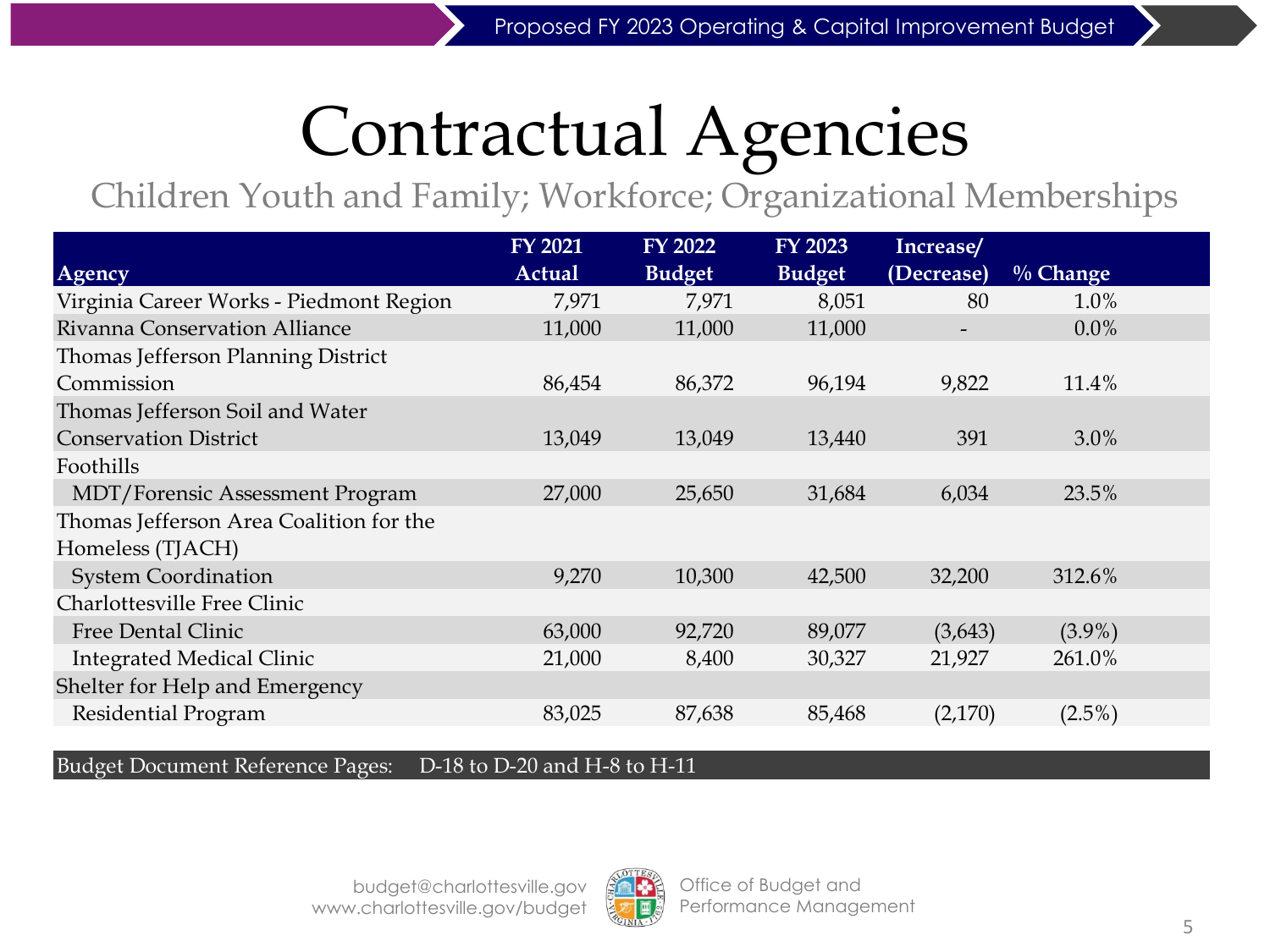# Vibrant Community Fund Process

The FY23 process continued to develop on previous years' adjustments and changes. Equity continues to be a focus areas for all applicants and questions around how organizations are working toward equity were part of the application process. Other key points:

- Development of a Start Up opportunity
- Setting aside funds to provide technical support and/or capacity building for new start up applicants
- Albemarle County continues to operate an independent process for funding local nonprofits

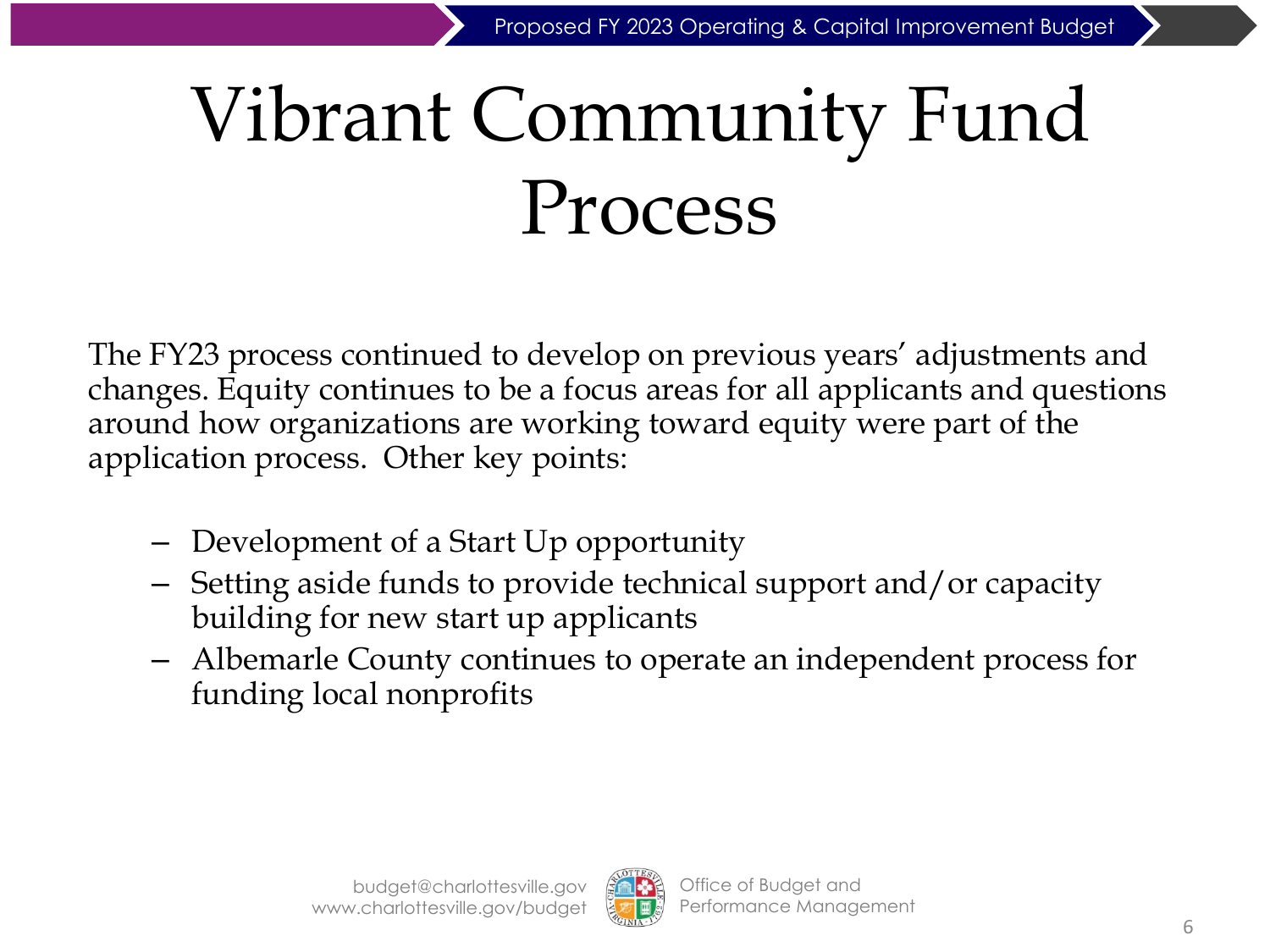# Vibrant Community Fund Process

- 6 broad funding priority areas
	- Education/Youth;
	- Jobs/Wages; Community/Public Safety
	- Affordable Housing; Health
	- Equity (Equity added to priorities based on FY22 process feedback and included throughout the application process)
- Applications ranked by importance in addressing priority area: essential, important, helpful, no direct connection and by application score/quality: exemplary, solid, fair, poor
- Application and evaluation criteria improvements which included the request of organizational DEI statements and other questions related to equity.
- Review team members are intentionally diverse and consist of a blend of consumers, citizens with grant management experience, city staff, and people with non-profit experience.

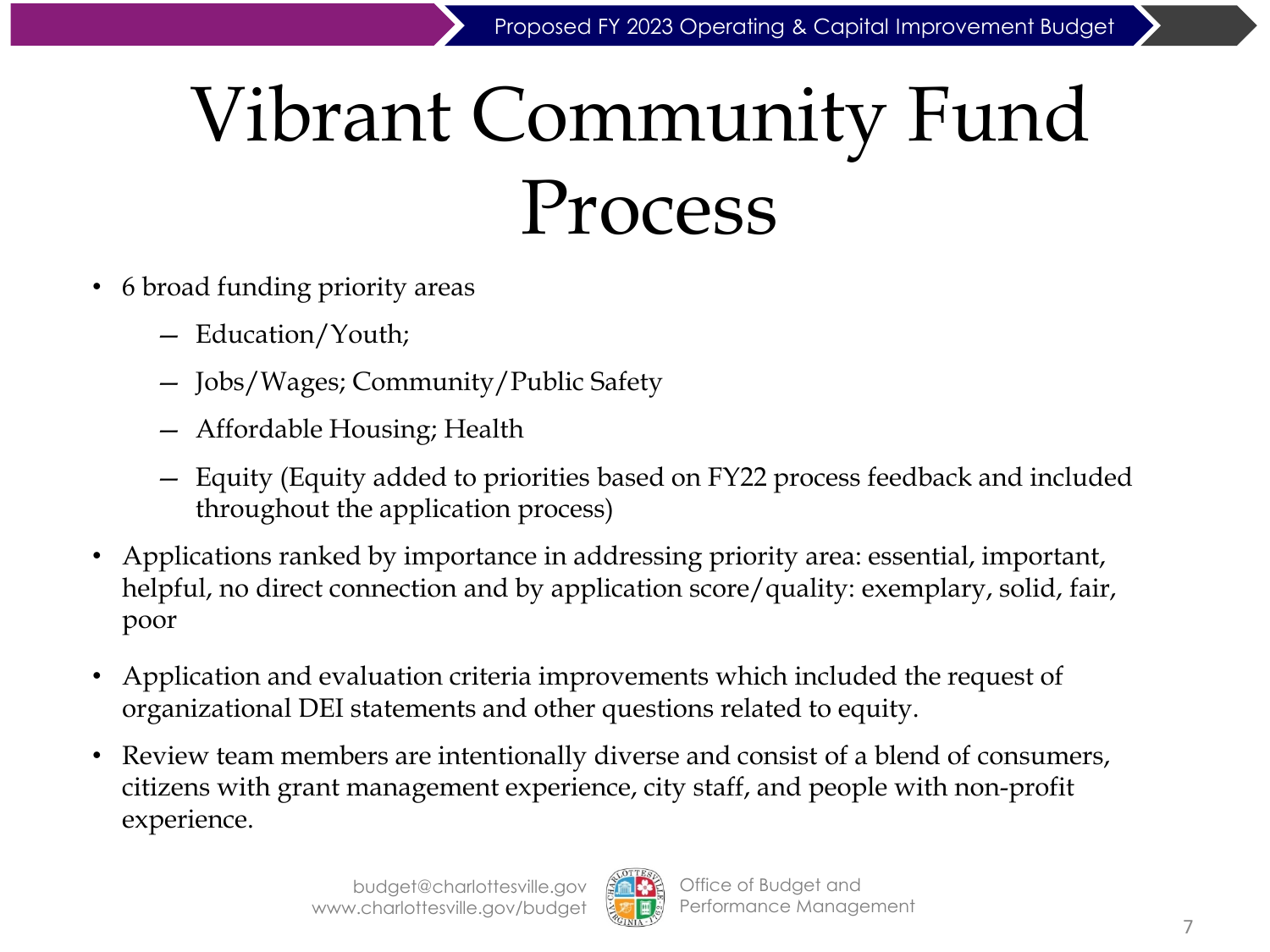## Vibrant Community Fund Process (continued)

- Orientations are held for applicants each year as well as for review panel members.
	- Applicant orientation includes an overview of the application process with a live demonstration of the program we use for submission and a review of how the review process is accomplished, among other details.
	- Review panel orientation includes an overview of how the process is designed to include information regarding new questions around DEI, conflicts of interest and how the scoring matrix is utilized, along with other details of the process.
	- During orientation, applicants are advised that they may reach out to staff for technical assistance related to their application

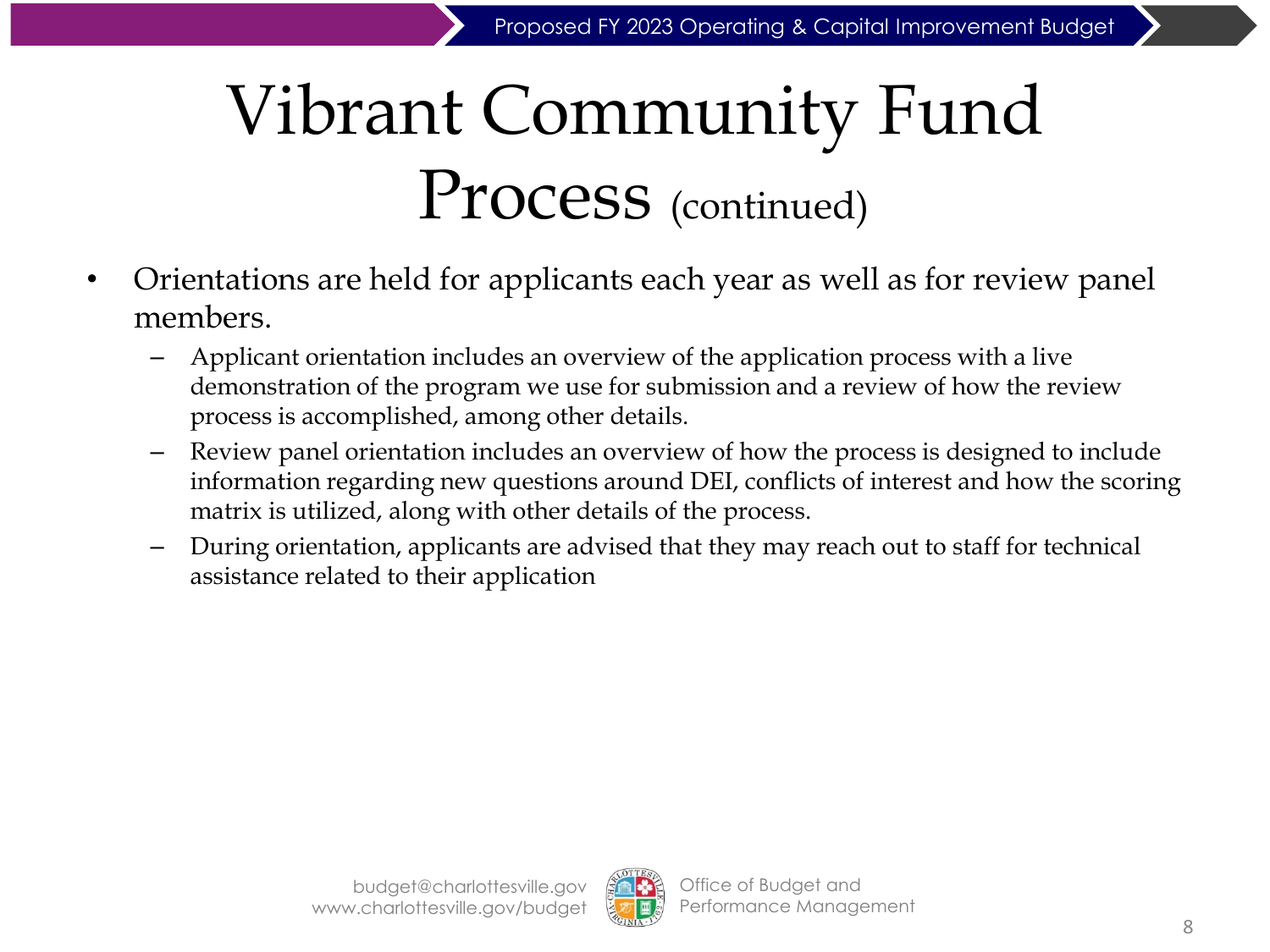## Vibrant Community Fund Impact of Equity questions

- The FY23 process gave applicants an opportunity to submit their current DEI statement as well as asked a specific question related to how diversity, equity and inclusion is demonstrated in their programs.
- These questions communicated the City's position of the importance of DEI in our community and generated more open discussion about DEI.
- The inclusion of these questions highlighted how some organizations are demonstrating active work towards improvements in DEI, where others may need to take a closer look at where they can improve.
- Plans to continue to focus on equity at all levels of the VCF process including exploring opportunities to score equity driven programs in a more robust manner.

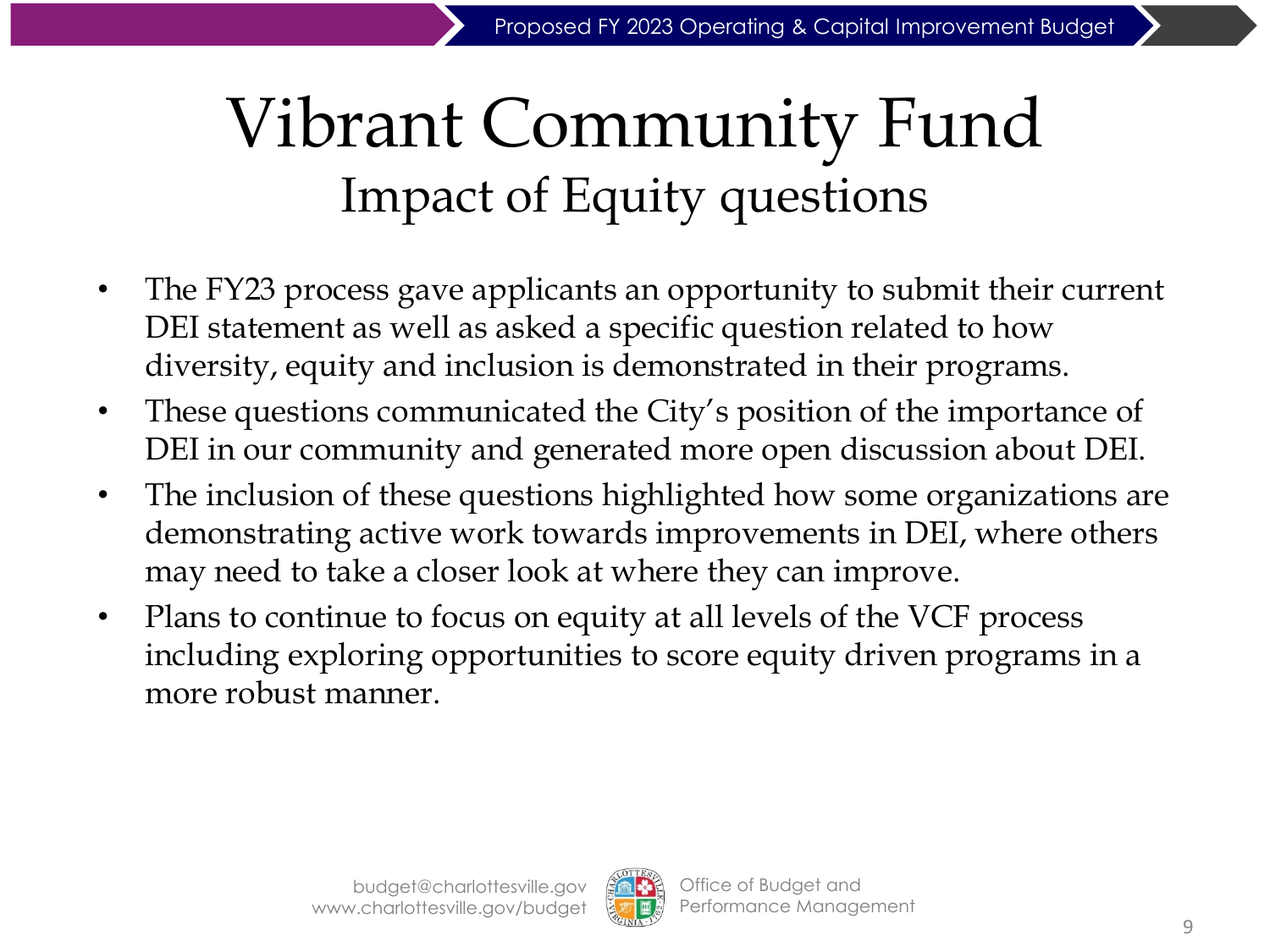## Vibrant Community Fund Process Impact of the Pandemic (Ongoing)

- Many agencies continued to pivot services to focus on emergency need rather than previous goals.
- Many agencies continued to provide virtual services resulting in fewer people served.
- Agencies reported loss of revenue due to the impact of COVID-19.
	- Increased funding requests due to loss of revenue.





Office of Budget and Performance Management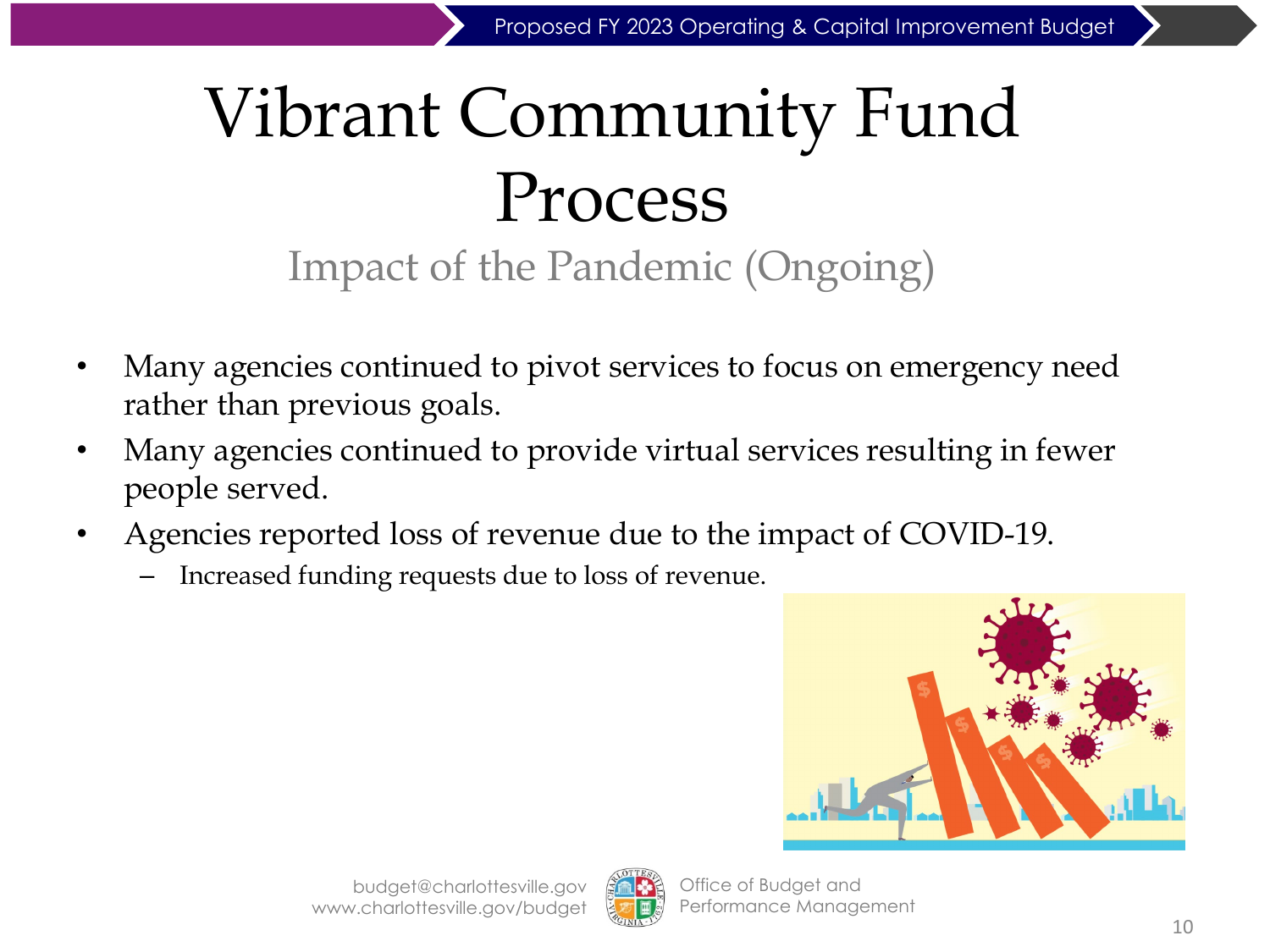## Vibrant Community Fund Funding Matrix

| All Applicants           | Essential          | Important          | Helpful    | No direct connection |
|--------------------------|--------------------|--------------------|------------|----------------------|
| <b>Exemplary Quality</b> | 11 Programs at 85% | 7 Programs at 65%  |            |                      |
|                          | \$973,990          | \$229,851          |            |                      |
| Solid Quality            | 1 Programs at 35%  | 12 Programs at 35% | 2 programs | 1 program            |
|                          | \$87,500           | \$259,104          |            |                      |
| <b>Fair Quality</b>      |                    | 4 programs         | 1 program  |                      |
| Poor Quality             |                    | 1 program          |            |                      |

| <b>Arts &amp; Culture</b>                |   | 160,023.00 |
|------------------------------------------|---|------------|
| Contractual (Foothills, SHE, OAR, TJACH) | S | 357,355.00 |
| Start up funds                           |   | 65.000.00  |
| <b>Emergency Assistance Program</b>      | S | 84.516.00  |
| <b>Capacity Building</b>                 | S | 90,000.00  |

#### **FY 23 Total Vibrant Community Fund Requests \$4,294,585 FY 23 Total Unfunded Request Amount \$1,796,798**

budget@charlottesville.gov www.charlottesville.gov/budget

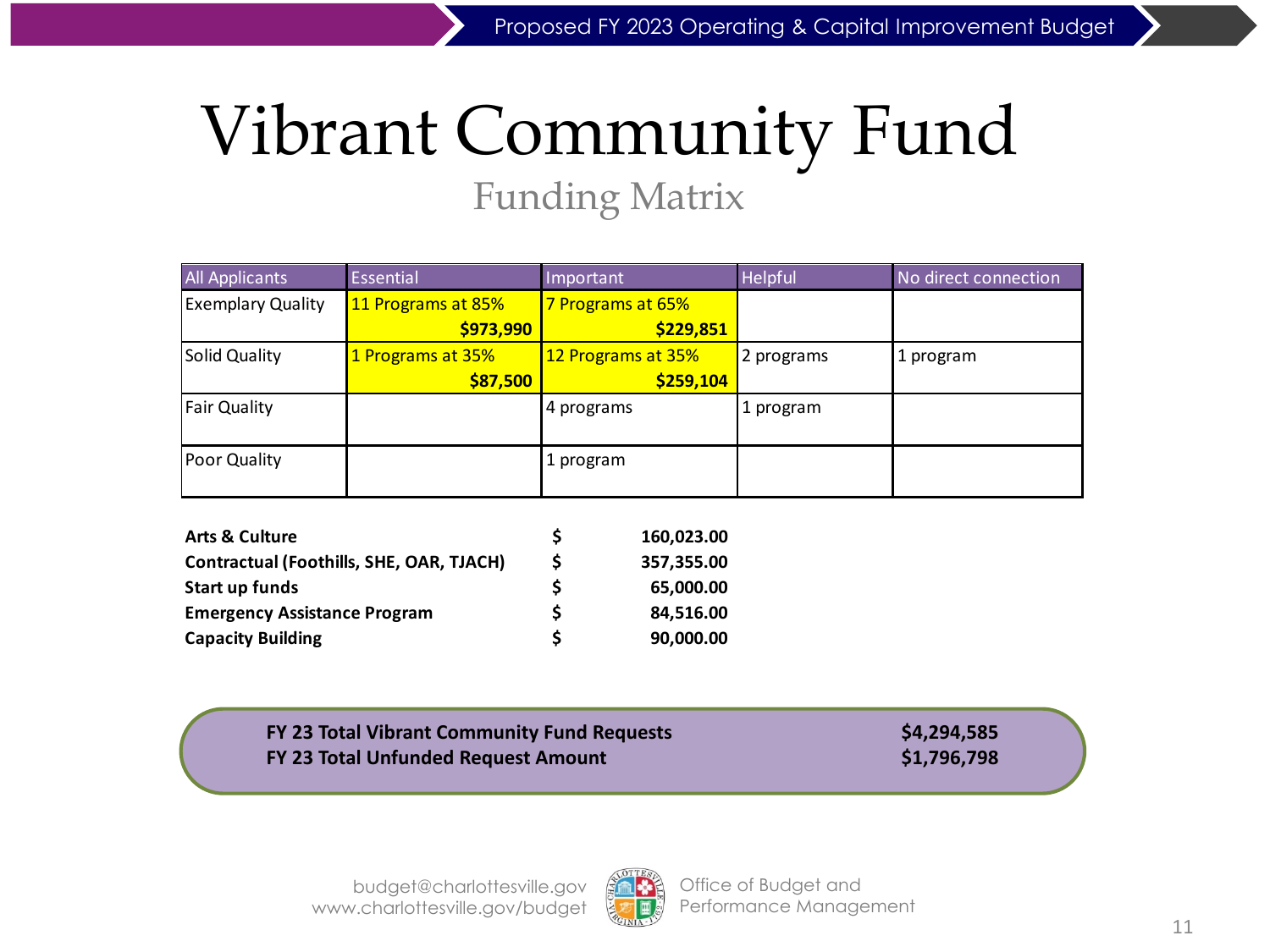## Vibrant Community Fund Ongoing Efforts and Future Considerations

- Continue to develop the Start Up process for new organizations
- Develop more a robust scoring process for equity-driven applications
- Capacity Building funds
	- Designed to support start up organizations
- Revisit Measurement and Solutions Workgroup

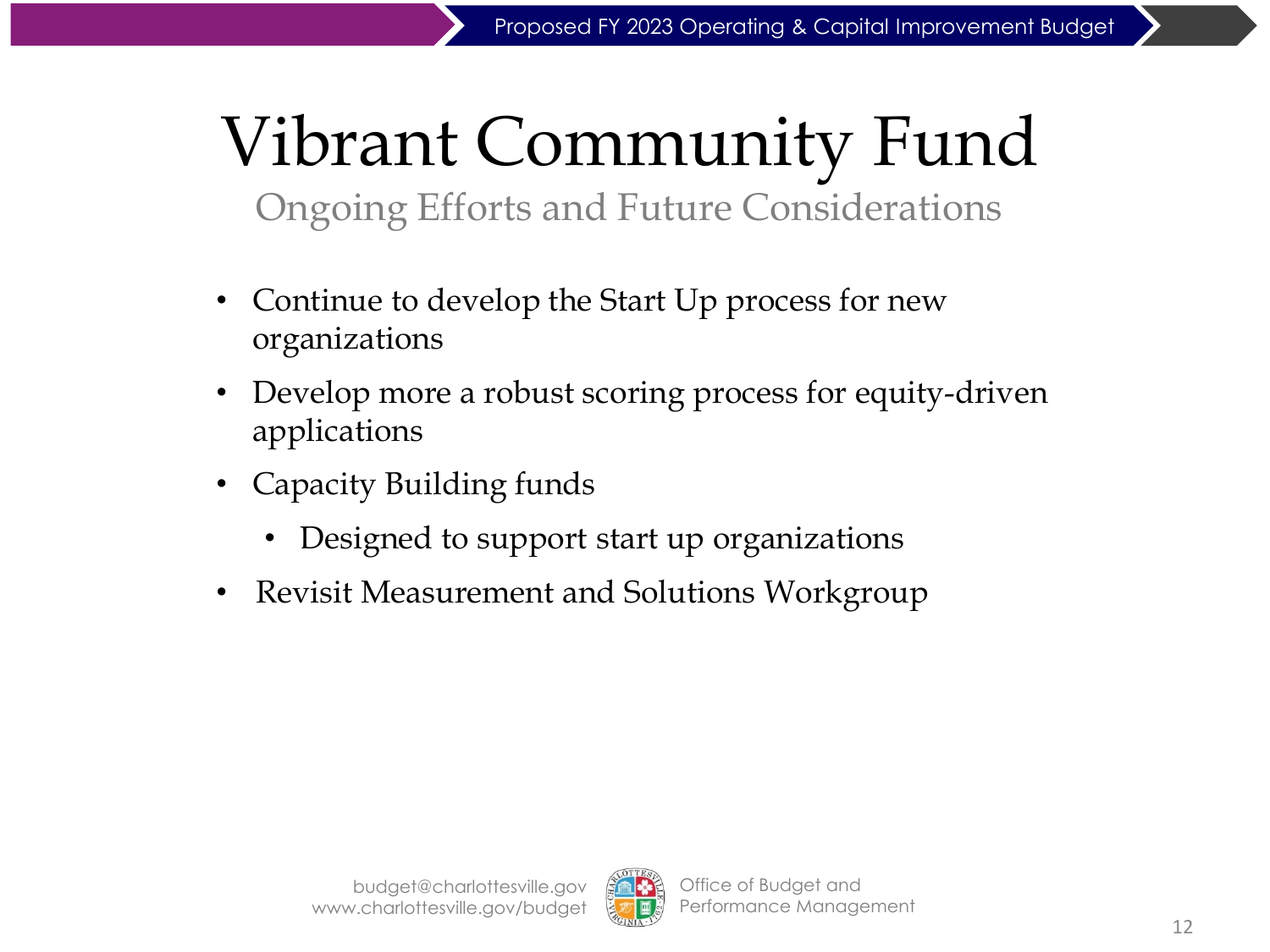# Wrap-up and Staff Follow-up

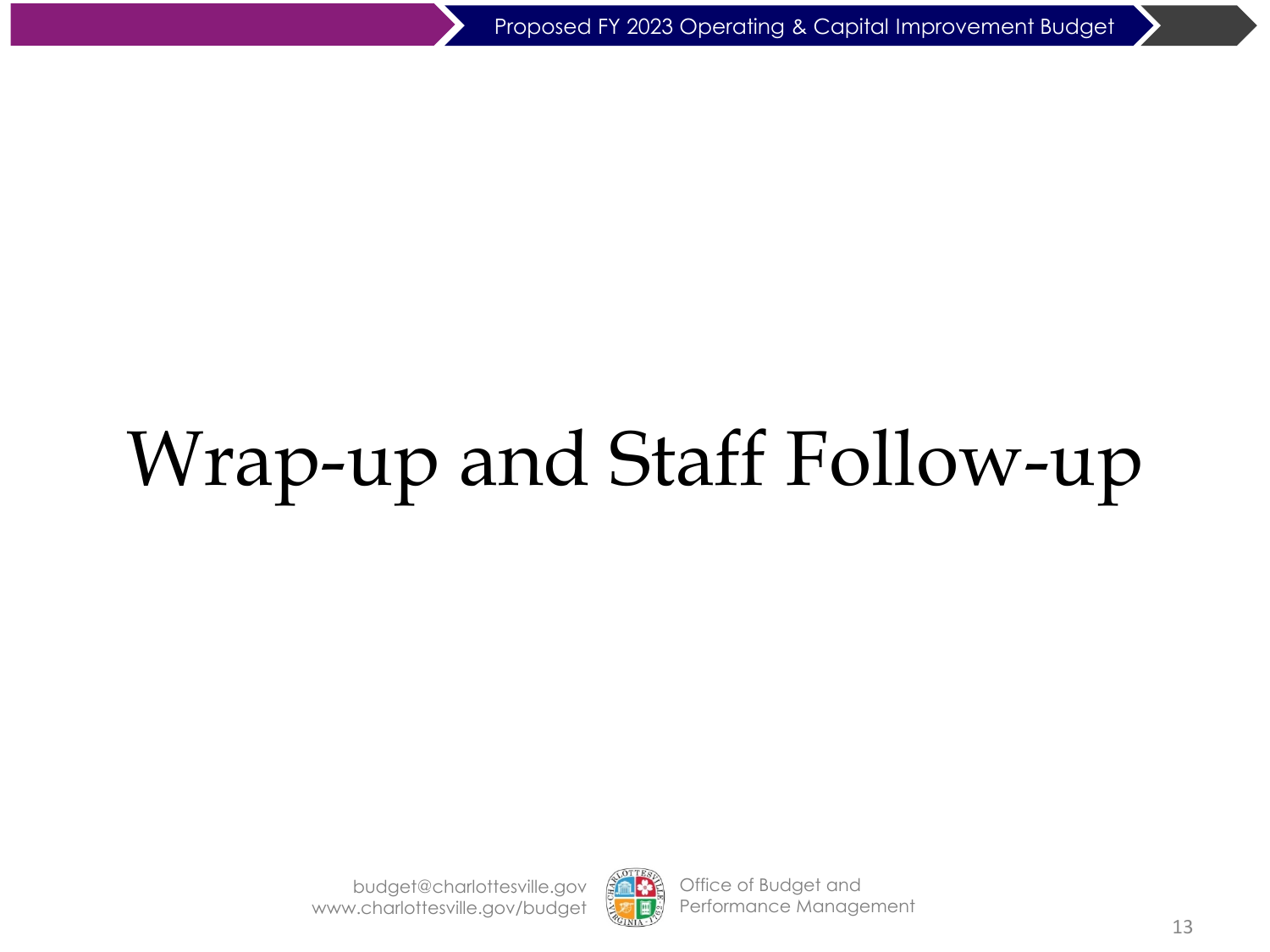# Budget Calendar

### **March 10: Worksession**, 6:00pm, Revenues and Expenditures

– Public invited. Opportunity for Council discussion with staff. Public comment at end.

### **March 17: Worksession**, 6:00pm, Outside and Non-Profit Agencies

– Public invited. Opportunity for Council discussion with staff. Public comment at end.

### **March 21: Public Hearings**, 6:30pm, Tax Rates and Proposed Budget

– Smaller presentation with opportunity for public feedback and Council discussion

### **March 23: Community Budget Forum**, 6:00pm

– Opportunity for public to speak one on one with City Council and staff after short presentation by the Interim City Manager.